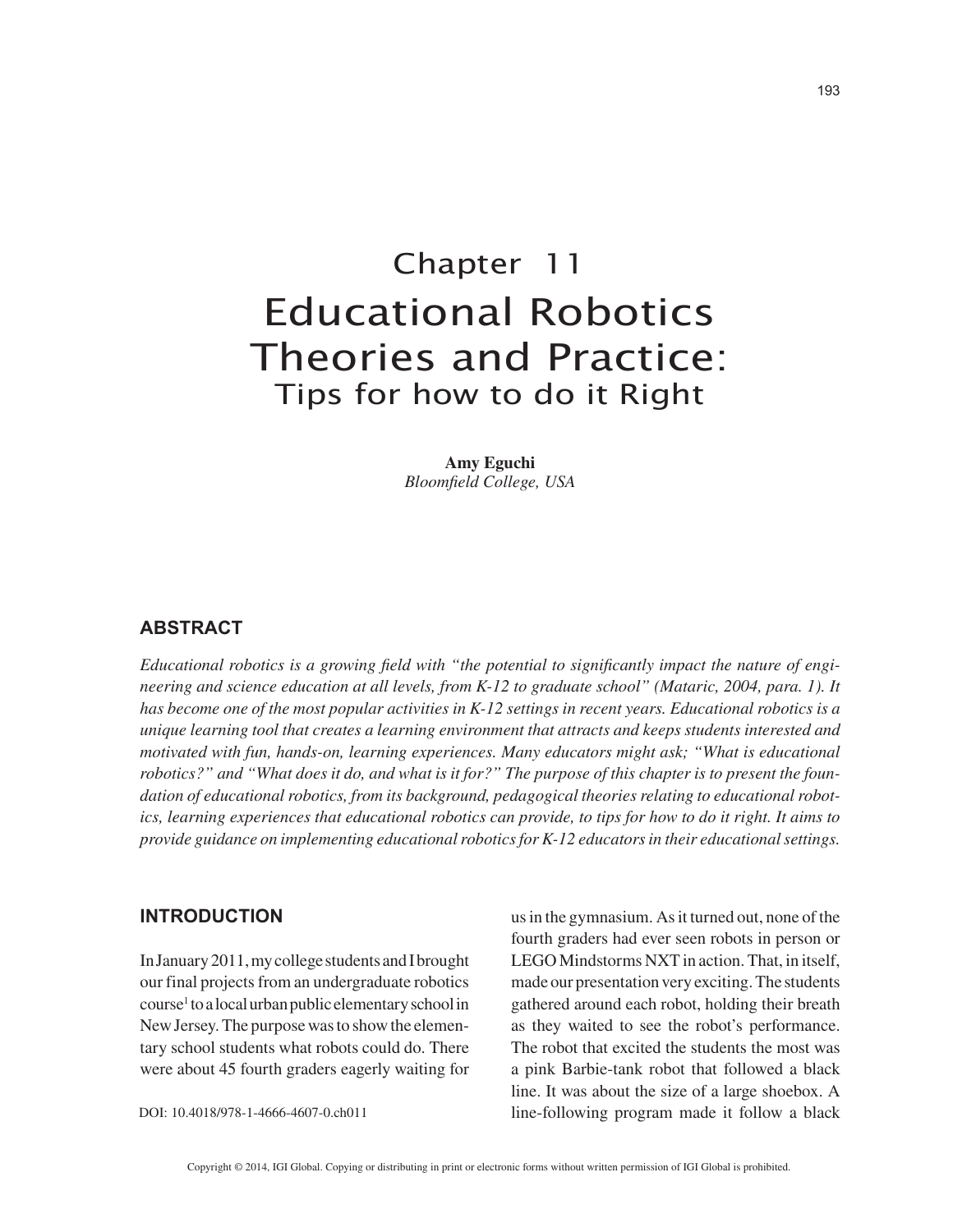tape circle on a large white paper. The students were amazed to see the robot following the black line. One of the students asked if it could follow a green line outlining the basketball court in the gymnasium. My initial reaction to the question was to doubt that the robot would follow the green line because the robot had been programmed to detect the specific reflection of black electric tape against a white surface. However, the student's question was so engaging and interesting that I replied, "Let's try it!" As I predicted, the robot did not follow the green line. The students were very disappointed. I explained that the program was set to follow a black line and the measurements for light reflected from the black and green were probably different. My explanation led to a new question from another student, "Can the robot follow a black line on the gym floor?" I predicted that the robot would probably not follow the black line because the brown color of the floor could be too close to black for the NXT light sensor to detect the difference. In the spirit of encouraging experimentations, I agreed to give their idea a try. The students were thrilled and excited. Luckily, we had a roll of black electric tape, with which the students made a long strip of a black line, from the stage all the way to the end of the gymnasium. Amazingly, the robot did start to follow the black tape. The students screamed with excitement and cheered the robot to keep going. They all lined up on the black line, making a tunnel with their legs spread apart. The robot went through their legtunnels all the way to the end, where it searched for the line by swinging in a circle until it found the line again and made its way back to the beginning. The students all applauded the robot, celebrating the joy of their new discovery.

A couple of weeks later, I received an envelope full of essays and drawings made by the students, each describing the robots that they dreamed of creating. Their ideas for innovative robots ranged from robots that do chores around house, including vacuuming, cooking and grocery shopping, to a car that drives by itself and a robot that helps students with their homework or teaches them in the classroom. Our robotics presentation had triggered their imaginations to think of creating robots of their own design.

About a decade ago, Hendler expressed his observation:

*A funny thing is happening in the field of robotics. A revolution is occurring without being noticed by many in the robotics research community. The robotics journals and conferences have largely missed the fact that robots are starting to leave the laboratory and make it out into the world. (Hendler, 2000, p.2)*

In recent years, robotics has become more visible in our everyday life. There is a robotic vacuum cleaner (http://www.irobot.com/) sweeping floors in our homes, even making sure that every corner is clean. In the field of medicine, robotics-assisted surgery is becoming so popular that some people even prefer to have an operation done by a robotic arm according to a New York Times article (Kolata, 2010, para. 10). The article reports that in 2009 "73,000 American men, 86 percent of the 85,000 who had prostate cancer surgery, had robot-assisted operations, according to the robot's maker, Intuitive Surgical, Inc." NASA uses the humanoid astronaut, Robonaut (http:// robonaut.jsc.nasa.gov/default.asp) in the Space Shuttle Discovery's journey to the International Space Station. Meanwhile, military programs from around the world are sending more and more robots into war zones, according to ABI Research (Business Wire, 2011). In hospitals and offices, doctors and company CEOs are using mobile robots that they can access from a distance to communicate with their patients, clients and coworkers without them physically existing in the same space (Markoff, 2010).

Not only in our everyday life, but also in education, robots are playing an increasingly important role. Robotics is fascinating to the children "whose play will shape the future of